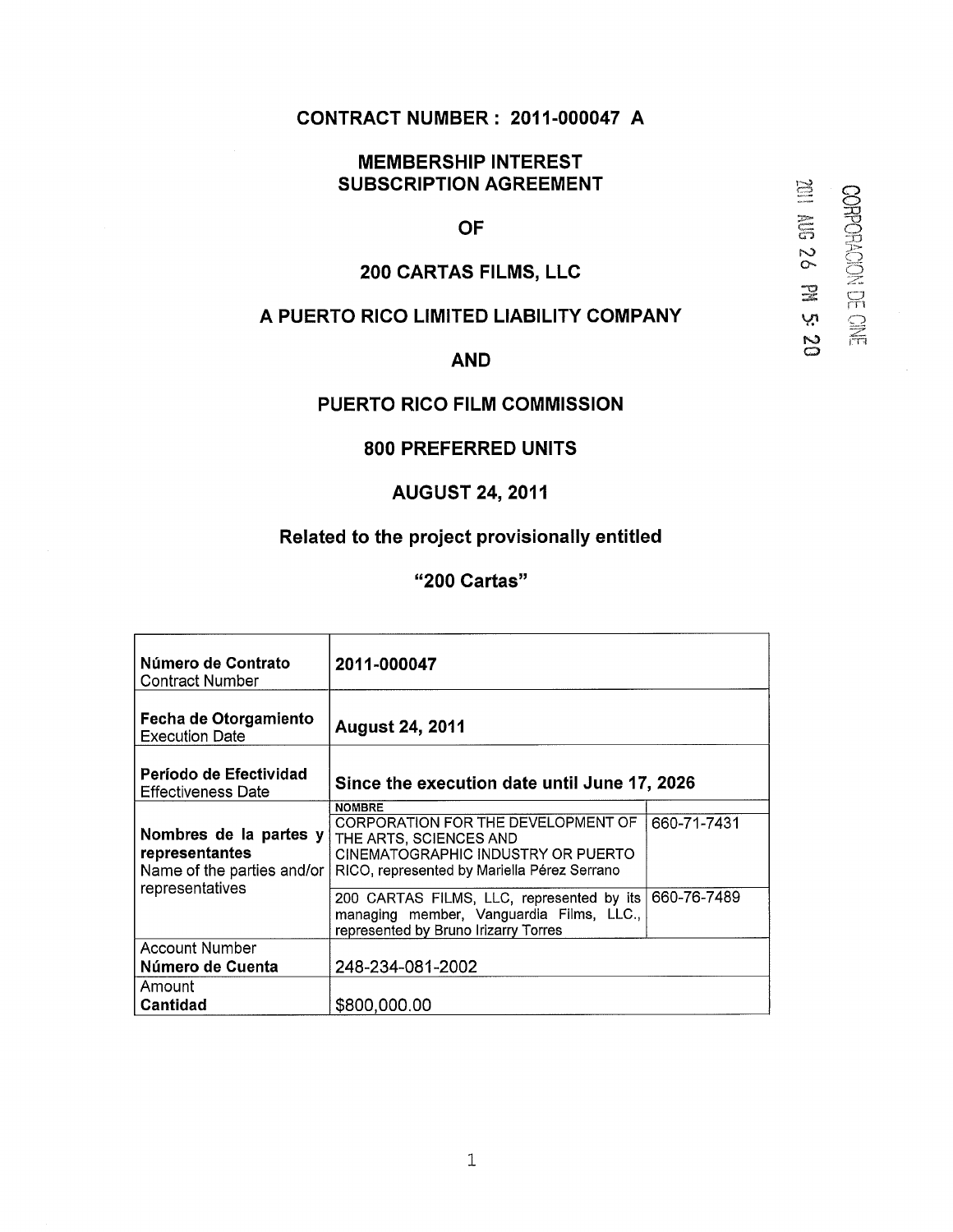#### **FIRST AMENDMENT TO OPERATING AGREEMENT**

**AMENDMENT** entered into as of this 24 day of August 2011, by and among **VANGUARDIA FILMS, L.L.C. ,** a Puerto Rico limited liability company, as Managing Member of **200 Cartas Films, LLC ,** a Puerto Rico limited liability company (the "Company") and the **THE CORPORATION FOR THE DEVELOPMENT OF THE ARTS, SCIENCES AND CINEMATOGRAPHIC INDUSTRY OF PUERTO RICO** (the "PRFC"), with reference to the following  $\Xi$   $\Xi$ facts:  $\sum_{n=1}^{\infty}$ 

*A.* The Company and the PRFC entered into the Company's Operating ^ Agreement dated as of June 16, 2011 (the "Operating Agreement").

B. The Company and the PRFC have agreed to authorize the issuance of  $\overrightarrow{SP}$  referred Units to third parties in exchange for cash capital contributions not to Preferred Units to third parties in exchange for cash capital contributions not to  $\frac{1}{2}$ exceed \$200,000 in the aggregate, whereby the owners of such Preferred Units will recoup their investment in first position.

C. In order to accomplish the foregoing, the parties have agreed to amend the Operating Agreement.

**NOW, THEREFORE,** the parties hereto agree as follows:

SECTION 1. **Amendments.** 

(a) Section 3.2(a) of the Operating Agreement is hereby amended to read as follows:

"(a) **Preferred Units.** The Company is authorized to issue up to 200 Preferred Units Class A, for a price of \$1,000 per Unit, which shall be issued to such Persons as the Company shall determine from time to time, and up to 800 Preferred Units Class B, for a price of \$1,000 per Unit, which shall be issued to the PRFC. Each Member that is granted Preferred Units after the date hereof, the number of Preferred Units so granted, and the Capital Contribution made therefore shall be set forth on **Exhibit B,** as such exhibit may be amended from time to time to reflect changes in the Preferred Members or the number of Preferred Units owned by each Preferred Member."

(b) Section 6.2 of the Operating Agreement is hereby amended to read as follows:

"6.2 **Distributions of Distributable Cash.** Subject to the Company's right to cali the Preferred Units as set forth in Section 3.2(c), Distributable Cash shall be distributed to the Members in the following order of priority: (i) first, to the owners of Preferred Units Class A, pro rata in the proportion that the number of Preferred Units Class A held by them bears to all of the outstanding Preferred Units Class A, until such time as they receive an amount equal to 115% of their capital contribution to the Company; (ii) thereafter, to the PRFC as owner of Preferred Units Class B, until such time as the PRFC receives an amount equal to 115% of its capital contribution to the Company; (iii) thereafter, 100% to the Common Members, pro rata in the proportion that the number of Common Units held by them bears to all of the outstanding Common Units, until such time as they receive an amount equal to \$200,000; and (iv)



RAY

 $\mathbb{S}$ **Red 92 9m 102** CORPORACION DE CINE